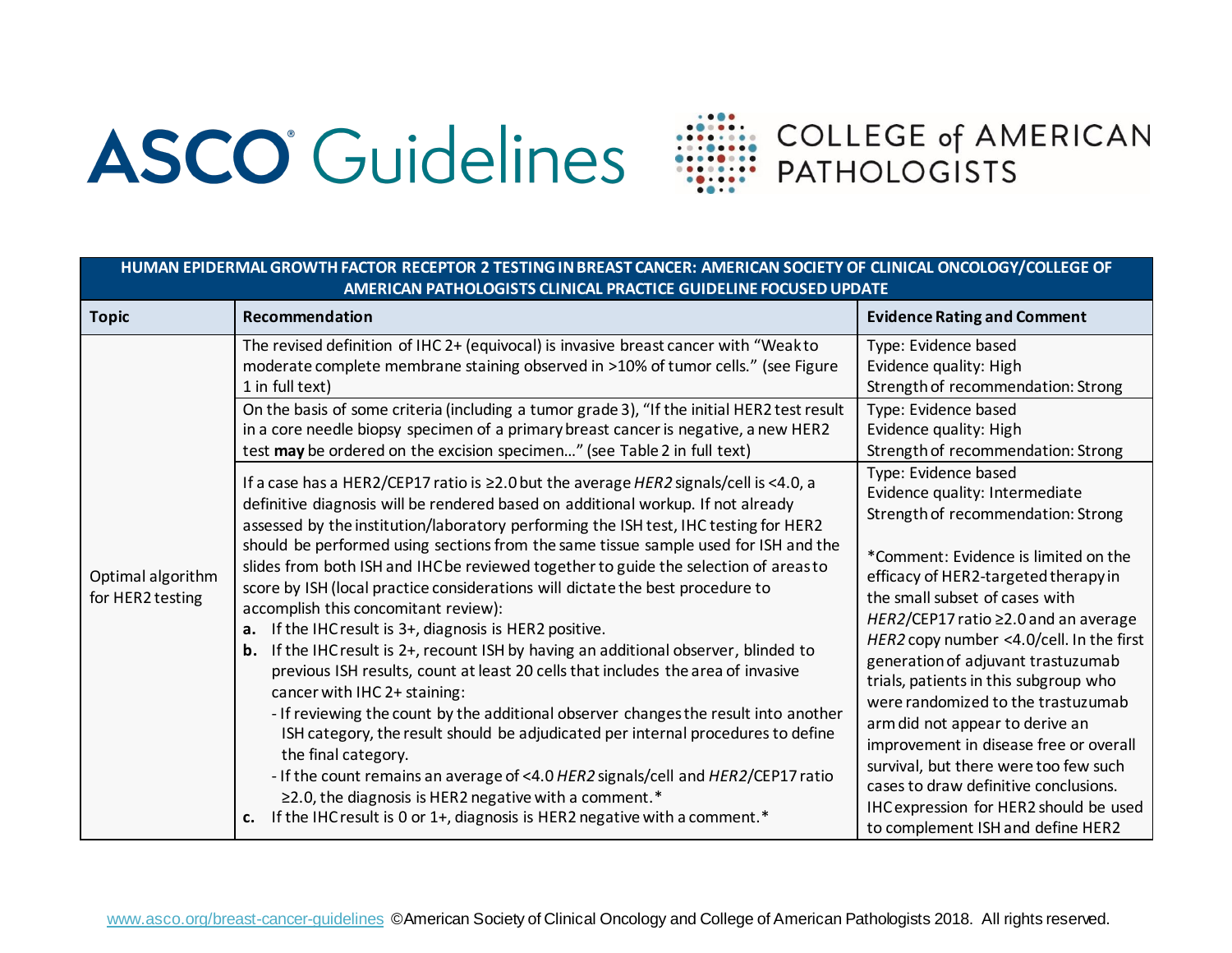| <u>HUIVIAIVEPIDENIVIALUNUVI IHTAUTUN NEUEPTUN Z TESTIIVU IIVONEASTUAIVUEN. AIVIENIUAIVOULETTUP ULIIVIUALUIVUUUUT/UULLUUEUE UP</u><br>AMERICAN PATHOLOGISTS CLINICAL PRACTICE GUIDELINE FOCUSED UPDATE |                                                                                                                                                                                                                                                                                                                                                                                                                                                                                                                                                                                                                                                                                                                                                                                                                                                                                                                                                                                                                                                                                                                                                                                                          |                                                                                                                                                                                                                                                                                                                                                                                                                                                                                                                      |
|-------------------------------------------------------------------------------------------------------------------------------------------------------------------------------------------------------|----------------------------------------------------------------------------------------------------------------------------------------------------------------------------------------------------------------------------------------------------------------------------------------------------------------------------------------------------------------------------------------------------------------------------------------------------------------------------------------------------------------------------------------------------------------------------------------------------------------------------------------------------------------------------------------------------------------------------------------------------------------------------------------------------------------------------------------------------------------------------------------------------------------------------------------------------------------------------------------------------------------------------------------------------------------------------------------------------------------------------------------------------------------------------------------------------------|----------------------------------------------------------------------------------------------------------------------------------------------------------------------------------------------------------------------------------------------------------------------------------------------------------------------------------------------------------------------------------------------------------------------------------------------------------------------------------------------------------------------|
| <b>Topic</b>                                                                                                                                                                                          | Recommendation                                                                                                                                                                                                                                                                                                                                                                                                                                                                                                                                                                                                                                                                                                                                                                                                                                                                                                                                                                                                                                                                                                                                                                                           | <b>Evidence Rating and Comment</b>                                                                                                                                                                                                                                                                                                                                                                                                                                                                                   |
|                                                                                                                                                                                                       |                                                                                                                                                                                                                                                                                                                                                                                                                                                                                                                                                                                                                                                                                                                                                                                                                                                                                                                                                                                                                                                                                                                                                                                                          | status. If IHC result is not 3+ positive, it<br>is recommended that the specimen be<br>considered HER2 negative because of<br>the low HER2 copy number by ISH and<br>lack of protein overexpression.                                                                                                                                                                                                                                                                                                                 |
|                                                                                                                                                                                                       | If a case has an average of $\geq$ 6.0 HER2 signals/cell with a HER2/CEP17 ratio of <2.0,<br>formerly diagnosed as ISH positive for HER2, a definitive diagnosis will be rendered<br>based on additional workup. If not already assessed by the institution/lab performing<br>the ISH test, IHC testing for HER2 should be performed using sections from the same<br>tissue sample used for ISH and the slides from both ISH and IHC be reviewed together<br>to guide the selection of areas to score by ISH (local practice considerations will dictate<br>the best procedure to accomplish this concomitant review):<br>a. If the IHC result is 3+, diagnosis is HER2 positive.<br><b>b.</b> If the IHC result is 2+, recount ISH by having an additional observer, blinded to<br>previous ISH results, count at least 20 cells that includes the area of invasion with<br>IHC2+ staining:<br>- If reviewing the count by the additional observer changes the result into another<br>ISH category, the result should be adjudicated per internal procedures to define<br>the final category.<br>- If the HER2/CEP17 ratio remains <2.0 with ≥6.0 HER2 signals/cell, the diagnosis is<br>HER2 positive. | Type: Evidence based<br>Evidence quality: Intermediate<br>Strength of recommendation: Strong<br>**Comment: There are insufficient<br>data on the efficacy of HER2-targeted<br>therapy in cases with HER2 ratio < 2.0 in<br>the absence of protein overexpression<br>because such patients were not eligible<br>for the first generation of adjuvant<br>trastuzumab clinical trials. When<br>concurrent IHC results are negative (0<br>or 1+), it is recommended that the<br>specimen be considered HER2<br>negative. |
|                                                                                                                                                                                                       | c. If the IHC result is 0 or 1+, diagnosis is HER2 negative with comment.**<br>If the case has an average HER2 signals/tumor cell of ≥4.0 and <6.0 and the<br>HER2/CEP17 ratio is <2.0, formerly diagnosed as ISH equivocal for HER2, a definitive<br>diagnosis will be rendered based on additional workup. If not already assessed by the<br>institution/laboratory performing the ISH test, IHC testing for HER2 should be<br>performed using sections from the same tissue sample used for ISH and the slides from<br>both ISH and IHC be reviewed together to guide the selection of areas to score by ISH<br>(local practice considerations will dictate the best procedure to accomplish this<br>concomitant review):                                                                                                                                                                                                                                                                                                                                                                                                                                                                             | Type: Evidence based<br>Evidence quality: Intermediate<br>Strength of recommendation: Strong<br>*** Comment: It is uncertain whether<br>patients with ≥4.0 and <6.0 average<br>HER2 signals/cell and HER2/CEP17 ratio<br><2.0 benefit from HER2 targeted                                                                                                                                                                                                                                                             |

**HUMAN EPIDERMAL GROWTH FACTOR RECEPTOR 2 TESTING IN BREAST CANCER: AMERICAN SOCIETY OF CLINICAL ONCOLOGY/COLLEGE OF**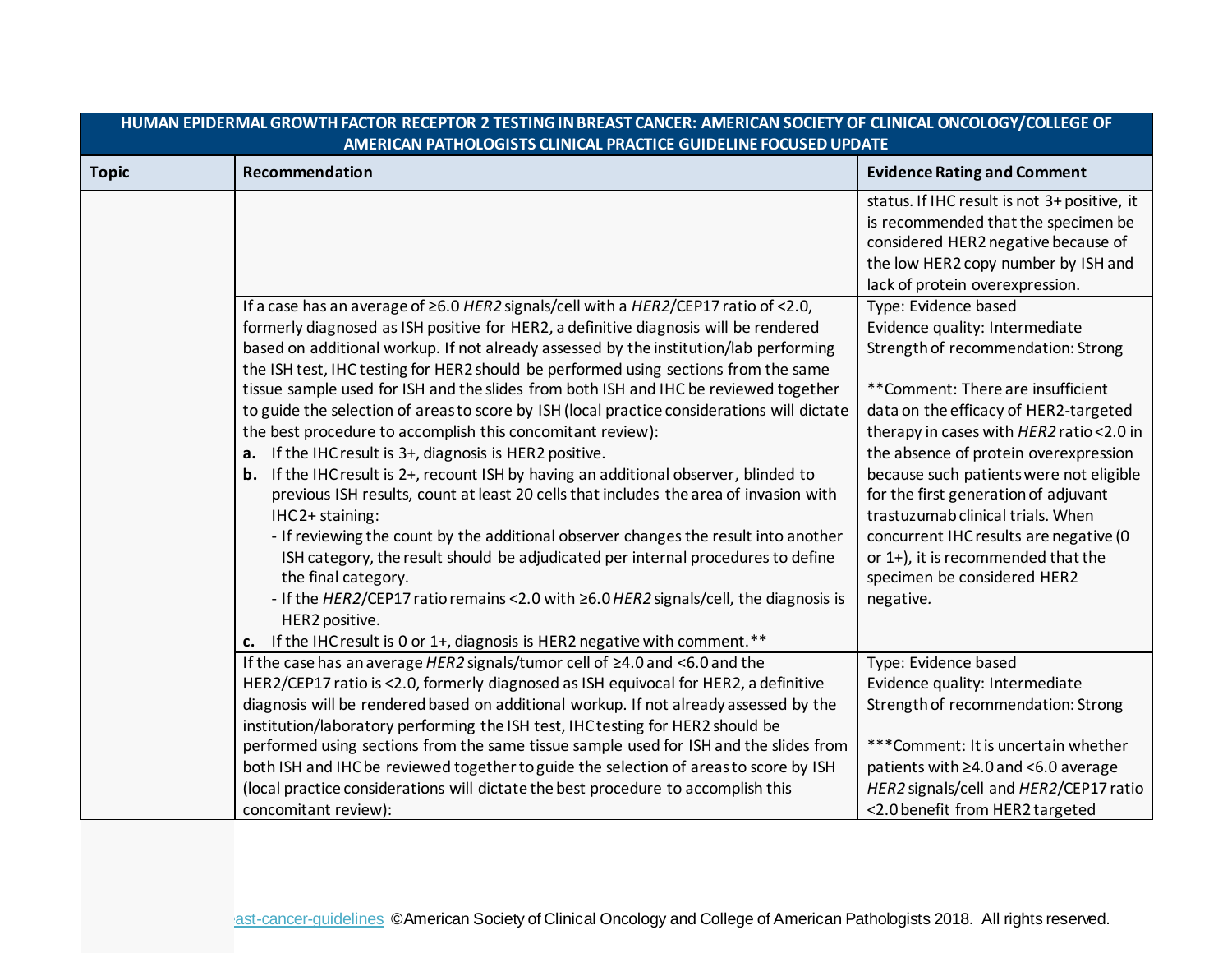| <u>HUIVIAIN EFIDENIVIAL UNUVI IH FACI UN NECEFTUN Z TESTIINU IN DNEAST CANCEN. AIVIENICAN SUCIETT UF CLINICAL UNCULUUT/CULLEUE UF</u><br>AMERICAN PATHOLOGISTS CLINICAL PRACTICE GUIDELINE FOCUSED UPDATE |                                                                                                                                                                                                                                                                                                                                                                                                                                                                                                                                                                                                                                                                                                                        |                                                                                                                                                                                                                                                                                                                                                                                                                                        |  |
|-----------------------------------------------------------------------------------------------------------------------------------------------------------------------------------------------------------|------------------------------------------------------------------------------------------------------------------------------------------------------------------------------------------------------------------------------------------------------------------------------------------------------------------------------------------------------------------------------------------------------------------------------------------------------------------------------------------------------------------------------------------------------------------------------------------------------------------------------------------------------------------------------------------------------------------------|----------------------------------------------------------------------------------------------------------------------------------------------------------------------------------------------------------------------------------------------------------------------------------------------------------------------------------------------------------------------------------------------------------------------------------------|--|
| <b>Topic</b>                                                                                                                                                                                              | Recommendation                                                                                                                                                                                                                                                                                                                                                                                                                                                                                                                                                                                                                                                                                                         | <b>Evidence Rating and Comment</b>                                                                                                                                                                                                                                                                                                                                                                                                     |  |
|                                                                                                                                                                                                           | If the IHC result is 3+, diagnosis is HER2 positive.<br>а.<br><b>b.</b> If the IHC result is 2+, recount ISH by having an additional observer, blinded to<br>previous ISH results, count at least 20 cells that includes the area of invasion with<br>IHC2+ staining:<br>- If reviewing the count by the additional observer changes the result into another<br>ISH category, the result should be adjudicated per internal procedures to define<br>the final category.<br>- If the count remains an average of ≥4.0 and <6.0 HER2 signals/cell with<br>HER2/CEP17 ratio <2.0, the diagnosis is HER2 negative with a comment.***<br>If the IHC result is 0 or 1+, diagnosis is HER2 negative with a comment. ***<br>C. | therapy in the absence of protein<br>overexpression (IHC 3+). If the<br>specimen test result is close to the ISH<br>ratio threshold for positive, there is a<br>high likelihood that repeat testing will<br>result in different results by chance<br>alone. Therefore, when IHCresults are<br>not 3+ positive, it is recommended that<br>the sample be considered HER2<br>negative without additional testing on<br>the same specimen. |  |
| ISH interpretation                                                                                                                                                                                        | The pathologist should scan the entire ISH slide prior to counting at least 20 cells or<br>use IHC to define the areas of potential HER2 amplification.<br>If there is a second population of cells with increased HER2 signals/cell and this cell<br>population consists of > 10% of tumor cells on the slide (defined by image analysis or<br>visual estimation of the ISH or IHC slide), a separate counting of at least 20<br>nonoverlapping cells must also be performed within this cell population and reported.                                                                                                                                                                                                |                                                                                                                                                                                                                                                                                                                                                                                                                                        |  |

## **HUMAN EPIDERMAL GROWTH FACTOR RECEPTOR 2 TESTING IN BREAST CANCER: AMERICAN SOCIETY OF CLINICAL ONCOLOGY/COLLEGE OF**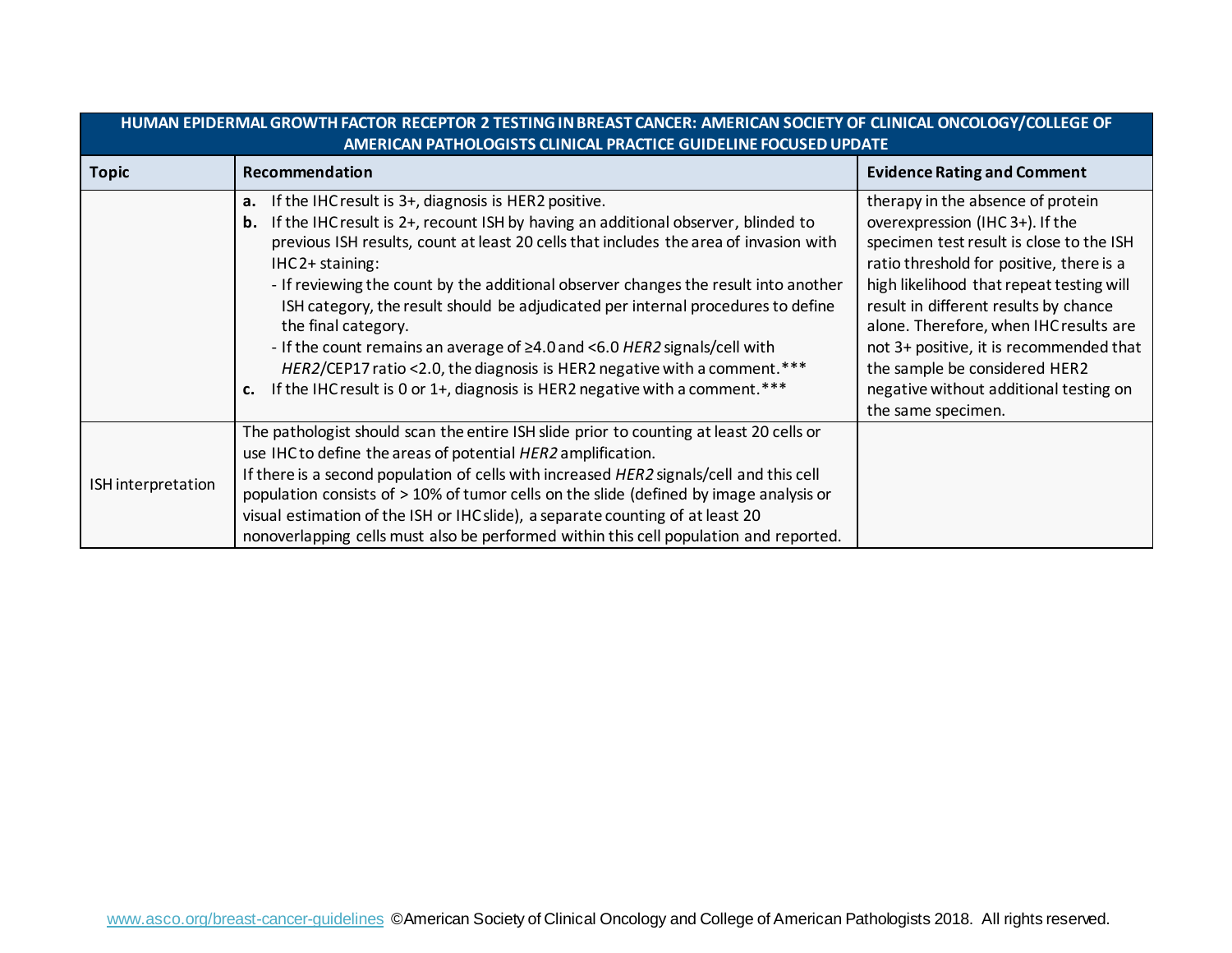| HER2 TESTING IN BREAST CANCER: AMERICAN SOCIETY OF CLINICAL ONCOLOGY/COLLEGE OF AMERICAN PATHOLOGISTS CLINICAL PRACTICE<br><b>GUIDELINE FOCUSED UPDATE</b> |                                                                                                                                                                                                                                                                                                                                                                                                                                                              |  |
|------------------------------------------------------------------------------------------------------------------------------------------------------------|--------------------------------------------------------------------------------------------------------------------------------------------------------------------------------------------------------------------------------------------------------------------------------------------------------------------------------------------------------------------------------------------------------------------------------------------------------------|--|
| <b>Unchanged 2013 Recommendations</b>                                                                                                                      |                                                                                                                                                                                                                                                                                                                                                                                                                                                              |  |
| Specimens to be<br>tested                                                                                                                                  | All newly diagnosed patients with breast cancer must have a HER2 test performed. Patients who then develop metastatic<br>disease must have a HER2 test performed in a metastatic site, if tissue sample is available.                                                                                                                                                                                                                                        |  |
| ISH rejection<br>criteria                                                                                                                                  | Test is rejected and repeated if:<br>Controls are not as expected<br>Observer cannot find and count at least two areas of invasive tumor<br>$\bullet$<br>> 25% of signals are unscorable due to weak signals<br>> 10% of signals occur over cytoplasm<br>Nuclear resolution is poor<br>Autofluorescence is strong<br>Report HER2 test result as Indeterminate as per parameters described.                                                                   |  |
| Acceptable (IHC<br>and ISH) tests                                                                                                                          | Should preferentially use an FDA-approved IHC, brightfield ISH, or FISH assay.                                                                                                                                                                                                                                                                                                                                                                               |  |
| <b>IHCrejection</b><br>criteria                                                                                                                            | Test is rejected and repeated or tested by FISH if:<br>Controls are not as expected<br>Artifacts involve most of sample<br>Sample has strong membrane staining of normal breast ducts (internal controls)                                                                                                                                                                                                                                                    |  |
| IHCinterpretation<br>criteria                                                                                                                              | Should interpret IHC test using a threshold of > 10% of tumor cells that must show homogeneous, dark circumferential (chicken<br>wire) pattern to call result 3+, HER2 positive.                                                                                                                                                                                                                                                                             |  |
| Reporting<br>requirements for<br>all assay types                                                                                                           | Report must include guideline-detailed elements except for changes to reporting requirement and algorithms defined in this<br>table.                                                                                                                                                                                                                                                                                                                         |  |
| Optimal tissue<br>handling<br>requirements                                                                                                                 | Time from tissue acquisition to fixation should be as short as possible; samples for HER2 testing are fixed in 10% neutral<br>buffered formalin for 6-72 hours; cytology specimens must be fixed in formalin.<br>Samples should be sliced at 5- to 10-mm intervals after appropriate gross inspection and margins designation and placed in<br>sufficient volume of neutral buffered formalin.<br>Any exceptions to this process must be included in report. |  |
| Optimal tissue<br>sectioning<br>requirements                                                                                                               | Sections should ideally not be used for HER2 testing if cut > 6 weeks earlier; this may vary with primary fixation or storage<br>conditions                                                                                                                                                                                                                                                                                                                  |  |